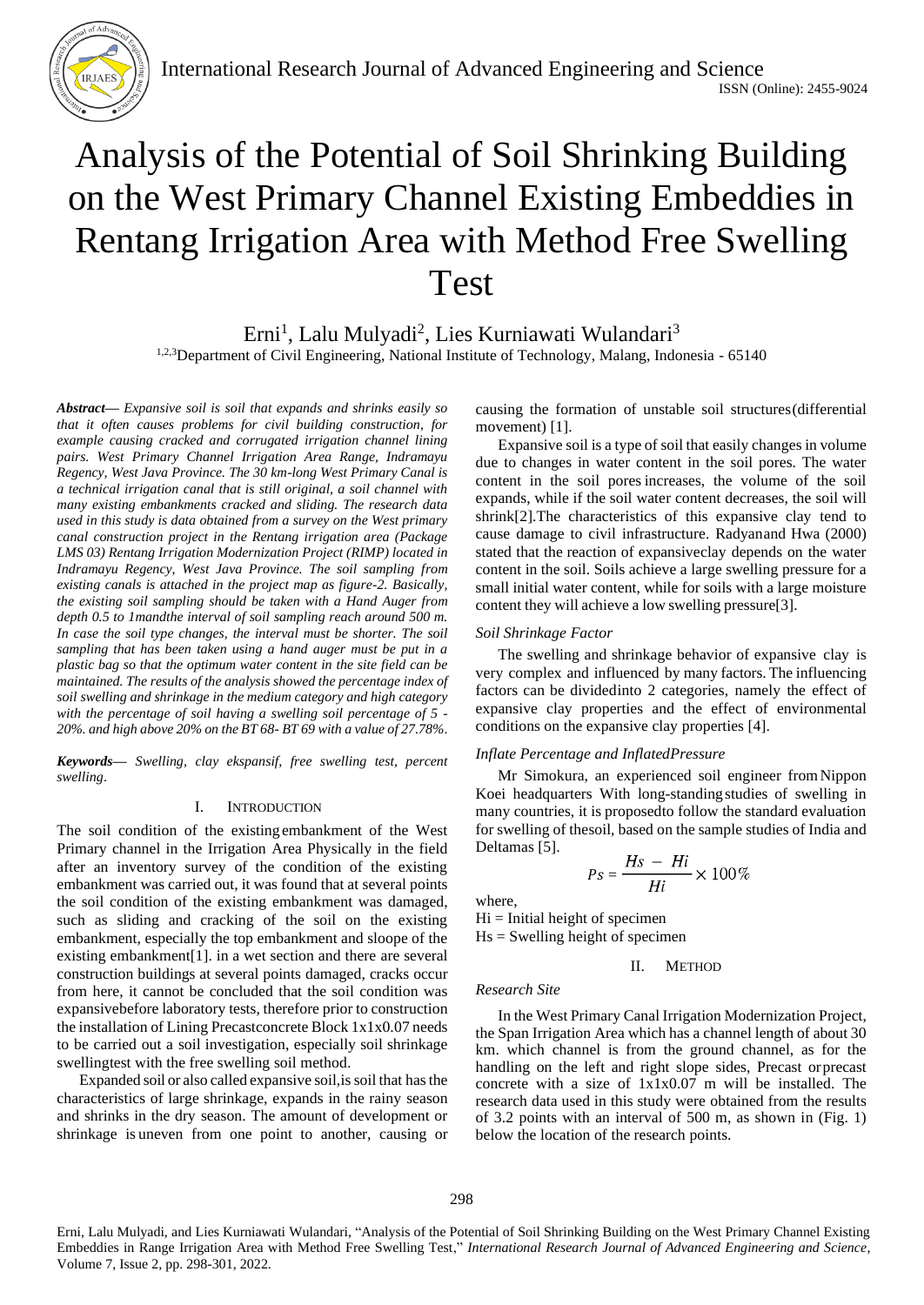



Fig. 1. Map of the Western Mains

# *Method of Collecting Data*

The research data used in this study are data obtained from survey results on the LMS 03 Range Package development project.

Irrigation Modernization Project (RIMP) which is located in Indramayu Regency, West JavaProvince.

The steps for taking data or samples are as follows:

- 1. Take a soil sample from the existing canal (attached to the project map as shown in figure 2),
- 2. Basically, existing soil samples should be taken with HandAuger from 0.5 to 1m,



Fig. 2. HandAuger

- 3. Basically, Soil sampling interval can be 500m. If the soil type changes, the interval should be shorter,
- 4. Soil samples that have been taken using a hand auger must be put in a plastic bag so that the optimum water content of the field is maintained.
- 5. Take three samples for each sample point tobe tested,
- 6. Keep records and pictures of sampling and test results,
- 7. In addition, prepare a survey report including the preliminary survey conducted.

## *Data Analysis Method*

## *1. Adjustment of soil water content:*

Take a soil sample from the target location (shown in the attachment of the project map), and adjust the soil moisture content until it is close to theoptimal moisture content or plastic limit. If the moisture content meets these conditions, the soil will not stick to the hands even after pugging.



- *2. Make a sample of the test soil with a compacted and uniform thickness (3cm) in a beaker:*
	- Make samples 3 cm deep, layer by layer, maximum each layer is 1 cm thick,
	- Compaction of the well in each layer with wooden sticks (2 cm in diameter), filling thespace and air in the placed soil with about 25 to 30 times of compaction,
	- After filling more than 3 cm, trim and level the top surface of the soil specimen to a thickness of 3 cm and also wipe clean the glass around it. (It is recommended to prepare three specimens for each sampling location),
	- Mark the beginning with 3 cm of tape.



Fig. 4. Moisture content

- *3. Pouring water and checking the height of the specimen:*
	- Pour water slowly into the glass,
	- Take soil swelling measurements, basically after 1 hour, 2 hours, 24 hours and take photos.



Fig. 5. Example of expansive soil

*4. Calculation of land development rate:*

Measurement after 24 hours.

Swelling Percentage  $= 100$  (%)

| TABLE 1. Percentage of Expansion |                             |  |  |
|----------------------------------|-----------------------------|--|--|
| <b>Evaluation</b>                | Percentage of Expansion (%) |  |  |
| Low                              | $0 - 5$                     |  |  |
| Middle                           | $5-20$                      |  |  |
| High                             | $20 - 50$                   |  |  |
| Verv High                        | >50                         |  |  |

Erni, Lalu Mulyadi, and Lies Kurniawati Wulandari, "Analysis of the Potential of Soil Shrinking Building on the West Primary Channel Existing Embeddies in Range Irrigation Area with Method Free Swelling Test," *International Research Journal of Advanced Engineering and Science*, Volume 7, Issue 2, pp. 298-301, 2022.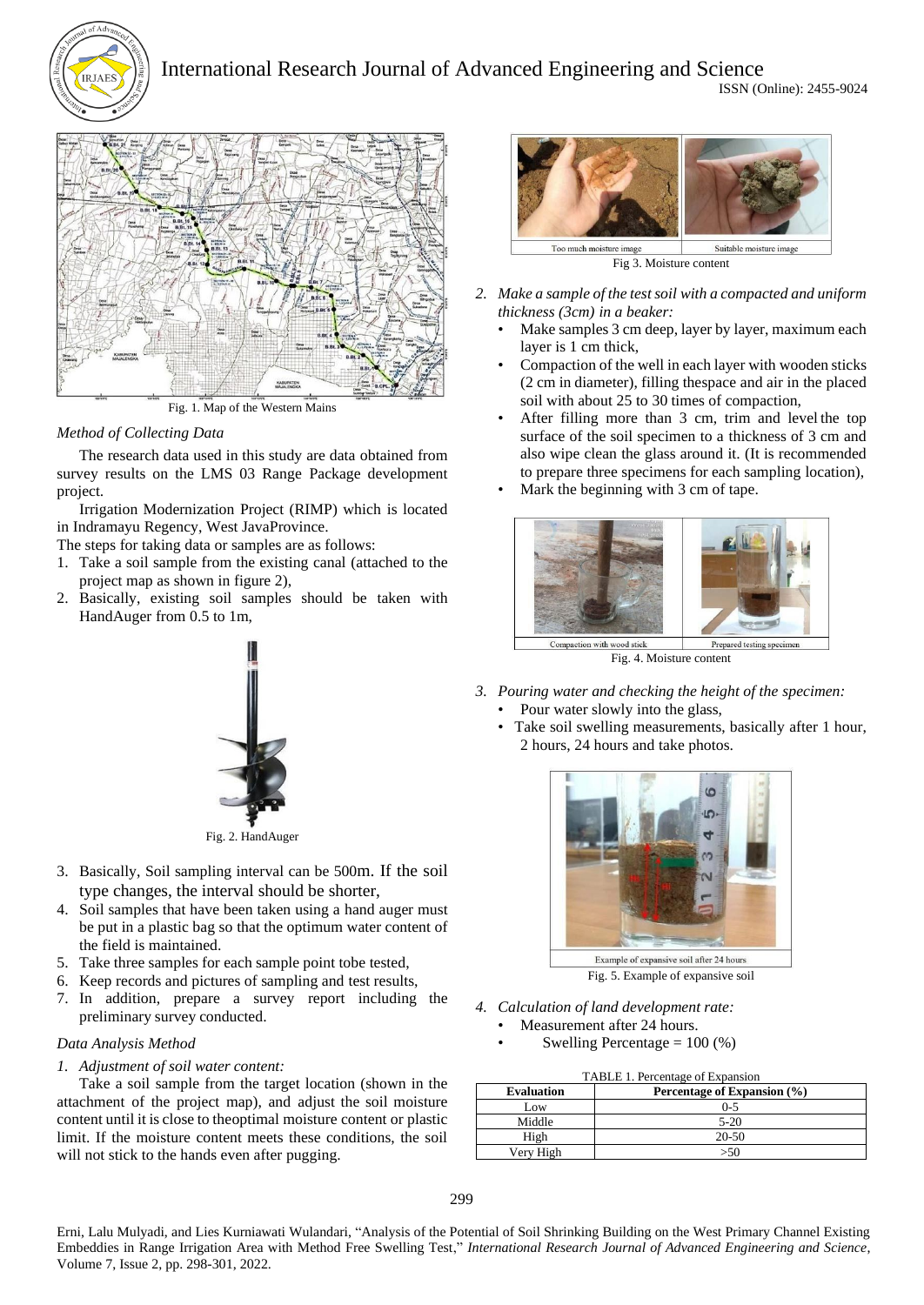

## III. RESULT AND DISCUSSION

The Result in this research collected in table 2.

|            |                        |                | TABLE 2. Expansive Soil Test Result |                                                   |        |
|------------|------------------------|----------------|-------------------------------------|---------------------------------------------------|--------|
| Date       |                        |                |                                     | Location (BT)Nos.Swelling(cm)Average (%)Judgement |        |
|            | $3-4(R)$               | 1              | 06.45                               | 06.45                                             | Middle |
| 09/01/2021 | 8-9 (R)                | 1              | 04.17                               | 04.17                                             | Low    |
|            |                        | 1              | 0                                   |                                                   |        |
|            | $18-19(R)$             | 2              | 0                                   | 0                                                 | Low    |
|            |                        | 3              | 0                                   |                                                   |        |
|            |                        | 1              | 0                                   |                                                   |        |
|            |                        |                |                                     |                                                   |        |
|            | 29-30 (R)              | 2              | 03.03                               | 05.54                                             | Middle |
|            |                        | 3              | 13.33                               |                                                   |        |
|            |                        | 1              | 03.03                               |                                                   |        |
|            | $39-40$ (R)            | $\overline{c}$ | 0                                   | 01.01                                             | Low    |
|            |                        | 3              | 0                                   |                                                   |        |
|            |                        | 1              | 13.33                               |                                                   |        |
|            | $49-50$ (R)            | $\overline{c}$ | 03.33                               | 0,395138889                                       | Middle |
|            |                        | 3              | 10                                  |                                                   |        |
|            |                        | 1              | 33.33.00                            |                                                   |        |
|            | $68-69(L)$             | $\overline{c}$ | 0,7131944                           | 27.78                                             |        |
|            |                        | 3              | 33.33.00                            |                                                   |        |
|            |                        | 1              | 10                                  |                                                   |        |
|            | $77-78(L)$             | $\overline{c}$ | 10                                  | 11.11                                             | Middle |
|            |                        | 3              | 13.33                               |                                                   |        |
| 29/03/2021 |                        | 1              | 0                                   |                                                   |        |
|            | 89-90 (L)              | $\overline{c}$ | 0                                   | 00.00                                             | Low    |
|            |                        | 3<br>1         | 0                                   |                                                   |        |
|            | $118-119(L)$           | 2              | 13.33<br>0,2965278                  | 11.11                                             | Middle |
|            |                        | 3              |                                     |                                                   |        |
|            |                        | 1              | 13.33<br>0                          |                                                   |        |
|            | $128-129(L)$           | 2              | 0                                   | 00.00                                             | Low    |
|            |                        | 3              | 0                                   |                                                   |        |
|            |                        | 1              | 03.33                               |                                                   |        |
|            | 138-139 (L)            | 2              | 03.33                               | 0,295833333                                       | Middle |
|            |                        | 3              | 13.33                               |                                                   |        |
|            |                        | 1              | 0                                   |                                                   |        |
|            | 148-149 (L)            | 2              | 0                                   | 00.00                                             | Low    |
|            |                        | 3              | 0                                   |                                                   |        |
|            |                        | 1              | 0,2965278                           |                                                   |        |
|            | $164 - 165$ (L)        | 2              | 13.33                               | 0,395138889                                       | Middle |
|            |                        | 3              | 0,2965278                           |                                                   |        |
|            | 30/03/2021 175-176 (L) | 1              | 0,2965278                           | 05.56                                             | Middle |
|            |                        | 2              | 10                                  |                                                   |        |
|            |                        | 3              | 0                                   |                                                   |        |
|            |                        | 1              | 0                                   |                                                   |        |
|            | $184-185(L)$           | 2              | 0                                   | 00.00                                             | Low    |
|            |                        | 3              | 0                                   |                                                   |        |
|            |                        |                |                                     |                                                   |        |
|            | 25/01/2021 191-192 (R) | 1<br>1         | 05.13                               | 05.13                                             | Middle |
|            | 30/03/2021 201-202 (L) | 2              | 0,2965278<br>03.33                  | 03.33                                             | Low    |
|            |                        | 3              | 0                                   |                                                   |        |
|            |                        |                |                                     |                                                   |        |
|            | $212 - 213$ (R)        | 1              | 03.03                               | 03.03                                             | Low    |
|            | 25/01/2021 215-216 (R) | 1              | 0,1430556                           | 0,143055556                                       | Low    |
|            | $219-220(R)$           | 1              | 0                                   | 00.00                                             | Low    |
|            |                        | 1              | 0                                   |                                                   |        |
|            | 23/01/2021 222-223 (L) | 2              | 0                                   | 00.00                                             | Low    |
|            |                        | 1              | 14.28                               |                                                   |        |
|            | 12/03/2021 225-226 (R) | 2              | 15.21                               | 15.39                                             | Middle |
|            |                        | 3              | 0,7131944                           |                                                   |        |

|            | 23/01/2021 228-229 (R) 1 |                         | 0,2965278                        | 0,296527778 | Middle |
|------------|--------------------------|-------------------------|----------------------------------|-------------|--------|
|            | $233-234(R)$ 1           |                         | 0,2965278                        | 0,296527778 | Middle |
|            |                          | 1                       | 03.33                            |             |        |
|            | 25/01/2021 239-240 (R)   | 2                       | $\overline{0}$                   | 0,088194444 | Low    |
|            |                          | 1                       | 03.33                            |             |        |
|            | 30/03/2021 247-248 (R) 2 |                         | 0,2965278                        | 04.44       | Low    |
|            |                          | 3                       | 03.33                            |             |        |
|            | $253-254$ (L)            | 1                       | 05.13                            | 05.13       | Middle |
| 25/01/2021 | $257-258$ (L) 1          |                         | 02.44                            | 02.44       | Low    |
|            |                          |                         | 13.33                            |             |        |
|            | 30/03/2021 266-267 (L) 2 |                         | 10                               | 0,345833333 | Middle |
|            |                          | 3                       | $\theta$                         |             |        |
|            |                          |                         | 24                               |             |        |
|            | $276-277$ (L) 2          |                         | 0,1486111                        | 0,44375     | Middle |
|            |                          | 3                       | 03.03                            |             |        |
| 09/01/2021 |                          | 1                       | $\theta$                         |             |        |
|            | $282 - 283$ (L)          | 2                       | $\overline{0}$                   | 00.00       | Low    |
|            | 293-294 (L) 1            |                         | $\frac{1}{10}$                   |             | Middle |
|            |                          | 2                       | 13.33                            |             |        |
| 30/03/2021 |                          | 3                       | 10                               | 11.11       |        |
|            | $303-304$ (R) 1          |                         | $\overline{0}$                   |             | Low    |
|            |                          | 2                       | $\theta$                         |             |        |
|            |                          | 3                       | 03.33                            | 01.11       |        |
|            |                          | 1                       | 03.33                            |             |        |
|            |                          |                         |                                  |             |        |
|            | $315-316(R)$             |                         |                                  |             | Middle |
| 31/03/2021 |                          | 2<br>3                  | - 10<br>0,2965278                | 0,296527778 |        |
|            |                          |                         | $1 \qquad \qquad$<br>03.33       |             |        |
|            | $324 - 325$ (R)          | 2                       | $\overline{0}$                   | 01.11       | Low    |
|            |                          | 3                       | $\overline{0}$                   |             |        |
|            | 25/01/2021 331-332 (L)   | 1                       | 02.56                            | 02.56       | Low    |
|            |                          | 1                       | $\overline{0}$                   |             |        |
|            | $342 - 343$ (R)          | $\mathfrak{2}$          | 13.33                            | 0,296527778 | Middle |
|            |                          | 3                       | 0,2965278                        |             |        |
|            |                          | 1                       | $\mathbf{0}$                     |             |        |
|            | $352 - 353$ (L)          | 2                       | 0,2965278                        | 03.33       | Low    |
|            |                          | 3                       | 03.33                            |             |        |
|            |                          | $\mathbf{1}$            | 0,2965278                        |             | Low    |
|            | $364 - 365$ (L)          | 2                       | $\begin{array}{c} 0 \end{array}$ | 03.33       |        |
| 31/03/2021 |                          | 3                       | 03.33                            |             |        |
|            |                          | 1                       | 0,2965278                        |             |        |
|            | 375-376 ( R )            | 2<br>3                  | 10                               | 0,296527778 | Middle |
|            |                          | 1                       | 03.33<br>10                      |             |        |
|            | 387-388 (L)              | 2                       | 26.67                            | 13.33       | Middle |
|            |                          | 3                       | 03.33                            |             |        |
|            |                          | 1                       | 02.56                            |             |        |
| 09/01/2021 | $397-398$ (L)            | 2                       | 0,2118056                        | 12.07       | Middle |
|            |                          | 3                       | 29                               |             |        |
|            |                          | 1                       | 0                                |             |        |
| 30/03/2021 | $406-407$ (L)            | 2                       | 0                                | 00.00       | Low    |
|            |                          | 3                       | 0                                |             |        |
|            |                          | 1                       | 02.07                            |             |        |
|            | $09/01/2021$ 416-417 (L) | 2                       | 0,3902778                        | 0,225694444 | Low    |
|            |                          | 3                       | 03.03                            |             |        |
|            |                          | 1                       | 0,7131944                        |             |        |
|            | 425-426 (R)              | 2                       | 26.67                            | 15.56       | Middle |
|            |                          | 3                       | 03.33                            |             |        |
|            |                          | 1                       | 20                               |             |        |
|            | 437-438 (L)              | $\overline{\mathbf{c}}$ | 0                                | 14.44       | Middle |
|            |                          | 3                       | 23.33                            |             |        |
|            | 447-448 $(R)$            | 1<br>2                  | 10                               |             |        |
|            |                          |                         | 10                               | 10.00       | Middle |

300

Erni, Lalu Mulyadi, and Lies Kurniawati Wulandari, "Analysis of the Potential of Soil Shrinking Building on the West Primary Channel Existing Embeddies in Range Irrigation Area with Method Free Swelling Test," *International Research Journal of Advanced Engineering and Science*, Volume 7, Issue 2, pp. 298-301, 2022.